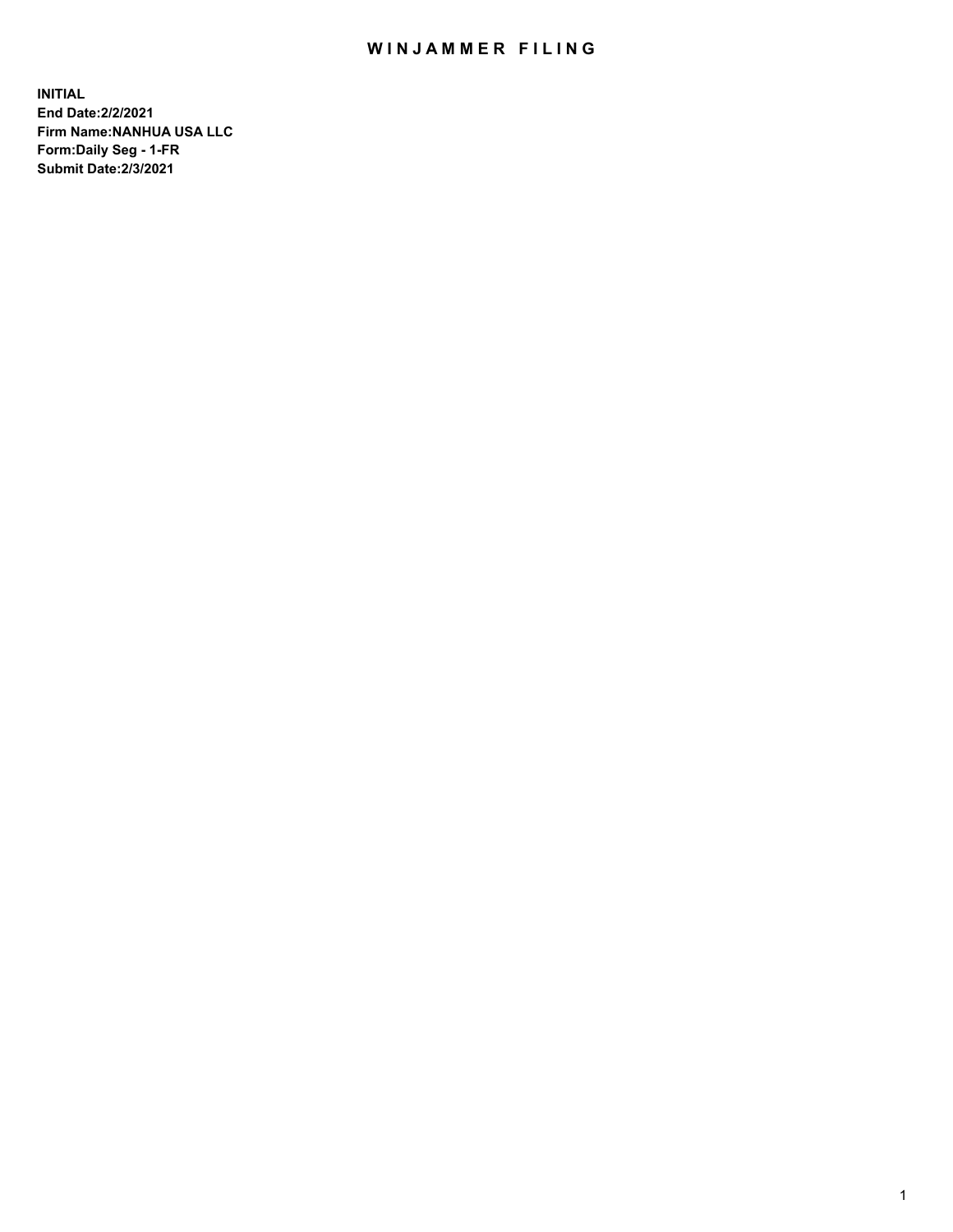### **INITIAL End Date:2/2/2021 Firm Name:NANHUA USA LLC Form:Daily Seg - 1-FR Submit Date:2/3/2021 Daily Segregation - Cover Page**

Name of Company **NANHUA USA LLC** [0010] Contact Name **Kimberley Vercoe** [0040] Contact Phone Number **+1 (312) 526-3930** [0060] Contact Email Address **Kimberley.Vercoe@nanhua-usa. com** [0065] FCM's Customer Segregated Funds Residual Interest Target (choose one): a. Minimum dollar amount: ; or **3,500,000** [8930] b. Minimum percentage of customer segregated funds required:% ; or c. Dollar amount range between: and; or d. Percentage range of customer segregated funds required between:% and%. FCM's Customer Secured Amount Funds Residual Interest Target (choose one): a. Minimum dollar amount: ; or b. Minimum percentage of customer secured funds required:% ; or c. Dollar amount range between: and; or d. Percentage range of customer secured funds required between:% and%. **0** [9000] **0** [9001] FCM's Cleared Swaps Customer Collateral Residual Interest Target (choose one): a. Minimum dollar amount: ; or **0** [9010] b. Minimum percentage of cleared swaps customer collateral required:% ; or **0** [9020] c. Dollar amount range between:and; or **0** [9030] **0** [9031] d. Percentage range of cleared swaps customer collateral required between:% and%. **0** [9040] **0** [9041]

Attach supporting documents

| <u>0</u> [8940]<br><u>0</u> [8950] <u>0</u> [8951]<br>0 [8960] 0 [8961] |  |
|-------------------------------------------------------------------------|--|
| 100,000 [8970]<br>$0$ [8980]<br><u>0</u> [8990] <u>0</u> [8991]         |  |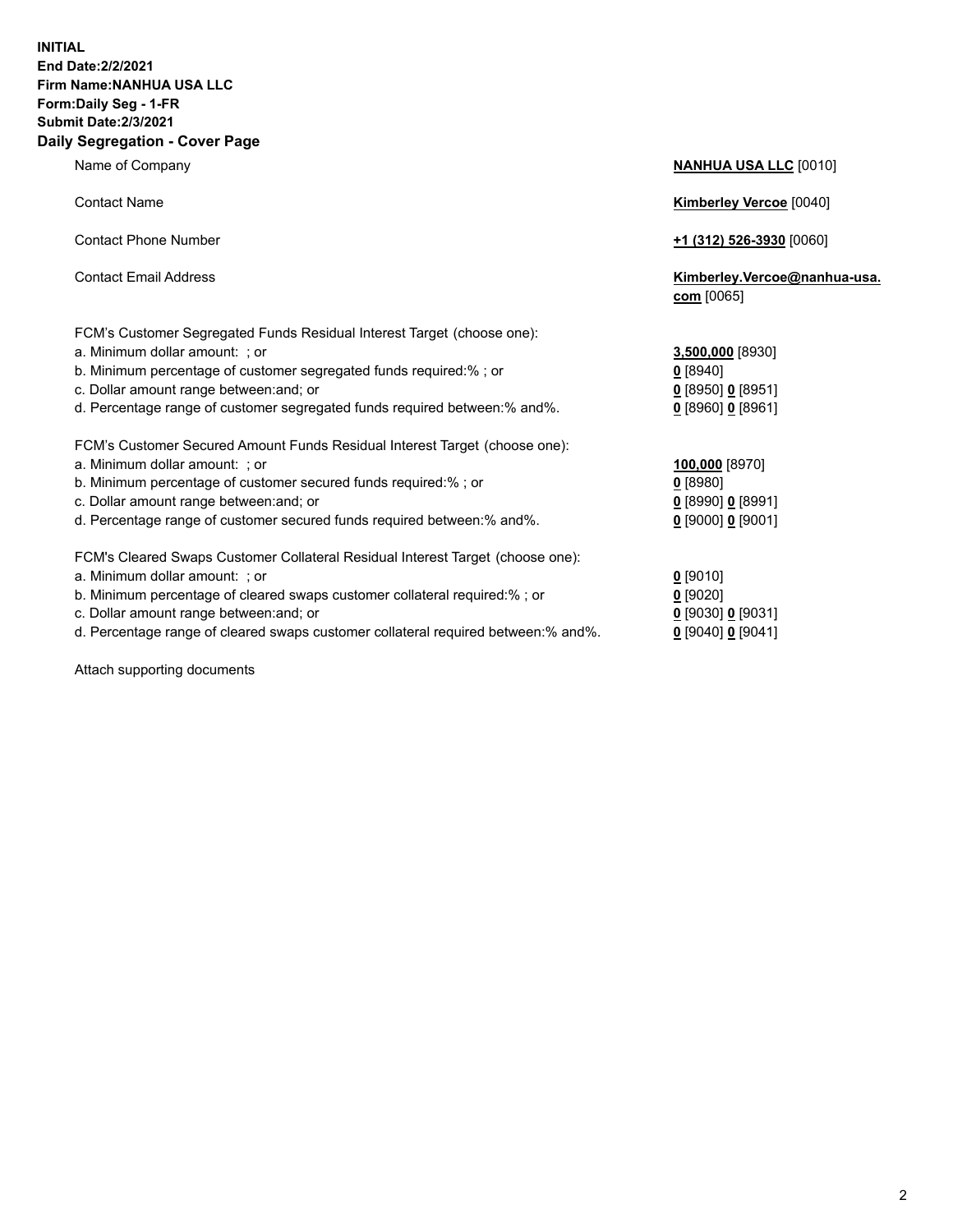### **INITIAL End Date:2/2/2021 Firm Name:NANHUA USA LLC Form:Daily Seg - 1-FR Submit Date:2/3/2021 Daily Segregation - Secured Amounts**

|     | Foreign Futures and Foreign Options Secured Amounts                                         |                          |
|-----|---------------------------------------------------------------------------------------------|--------------------------|
|     | Amount required to be set aside pursuant to law, rule or regulation of a foreign            | $0$ [5605]               |
|     | government or a rule of a self-regulatory organization authorized thereunder                |                          |
| 1.  | Net ledger balance - Foreign Futures and Foreign Option Trading - All Customers             |                          |
|     | A. Cash                                                                                     | 66,532 [5615]            |
|     | B. Securities (at market)                                                                   | $0$ [5617]               |
| 2.  | Net unrealized profit (loss) in open futures contracts traded on a foreign board of trade   | $0$ [5625]               |
| 3.  | Exchange traded options                                                                     |                          |
|     | A. Market value of open option contracts purchased on a foreign board of trade              | $0$ [5635]               |
|     | B. Market value of open contracts granted (sold) on a foreign board of trade                | $0$ [5637]               |
| 4.  | Net equity (deficit) (add lines 1.2. and 3.)                                                | 66,532 [5645]            |
| 5.  | Account liquidating to a deficit and account with a debit balances - gross amount           | $0$ [5651]               |
|     | Less: amount offset by customer owned securities                                            | 0 [5652] 0 [5654]        |
| 6   | Amount required to be set aside as the secured amount - Net Liquidating Equity              | 66,532 [5655]            |
|     | Method (add lines 4 and 5)                                                                  |                          |
| 7.  | Greater of amount required to be set aside pursuant to foreign jurisdiction (above) or line | 66,532 [5660]            |
|     | 6.                                                                                          |                          |
|     | FUNDS DEPOSITED IN SEPARATE REGULATION 30.7 ACCOUNTS                                        |                          |
| 1.  | Cash in Banks                                                                               |                          |
|     | A. Banks located in the United States                                                       | 417,939 [5700]           |
|     | B. Other banks qualified under Regulation 30.7                                              | 0 [5720] 417,939 [5730]  |
| 2.  | Securities                                                                                  |                          |
|     | A. In safekeeping with banks located in the United States                                   | $0$ [5740]               |
|     | B. In safekeeping with other banks qualified under Regulation 30.7                          | 0 [5760] 0 [5770]        |
| 3.  | Equities with registered futures commission merchants                                       |                          |
|     | A. Cash                                                                                     | $0$ [5780]               |
|     | <b>B.</b> Securities                                                                        | $0$ [5790]               |
|     | C. Unrealized gain (loss) on open futures contracts                                         | $0$ [5800]               |
|     | D. Value of long option contracts                                                           | $0$ [5810]               |
| 4.  | E. Value of short option contracts                                                          | 0 [5815] 0 [5820]        |
|     | Amounts held by clearing organizations of foreign boards of trade<br>A. Cash                |                          |
|     | <b>B.</b> Securities                                                                        | $0$ [5840]<br>$0$ [5850] |
|     | C. Amount due to (from) clearing organization - daily variation                             |                          |
|     | D. Value of long option contracts                                                           | $0$ [5860]<br>$0$ [5870] |
|     | E. Value of short option contracts                                                          | 0 [5875] 0 [5880]        |
| 5.  | Amounts held by member of foreign boards of trade                                           |                          |
|     | A. Cash                                                                                     | $0$ [5900]               |
|     | <b>B.</b> Securities                                                                        | $0$ [5910]               |
|     | C. Unrealized gain (loss) on open futures contracts                                         | $0$ [5920]               |
|     | D. Value of long option contracts                                                           | $0$ [5930]               |
|     | E. Value of short option contracts                                                          | 0 [5935] 0 [5940]        |
| 6.  | Amounts with other depositories designated by a foreign board of trade                      | $0$ [5960]               |
| 7.  | Segregated funds on hand                                                                    | $0$ [5965]               |
| 8.  | Total funds in separate section 30.7 accounts                                               | 417,939 [5970]           |
| 9.  | Excess (deficiency) Set Aside for Secured Amount (subtract line 7 Secured Statement         | 351,407 [5680]           |
|     | Page 1 from Line 8)                                                                         |                          |
| 10. | Management Target Amount for Excess funds in separate section 30.7 accounts                 | 100,000 [5980]           |
| 11. | Excess (deficiency) funds in separate 30.7 accounts over (under) Management Target          | 251,407 [5985]           |
|     |                                                                                             |                          |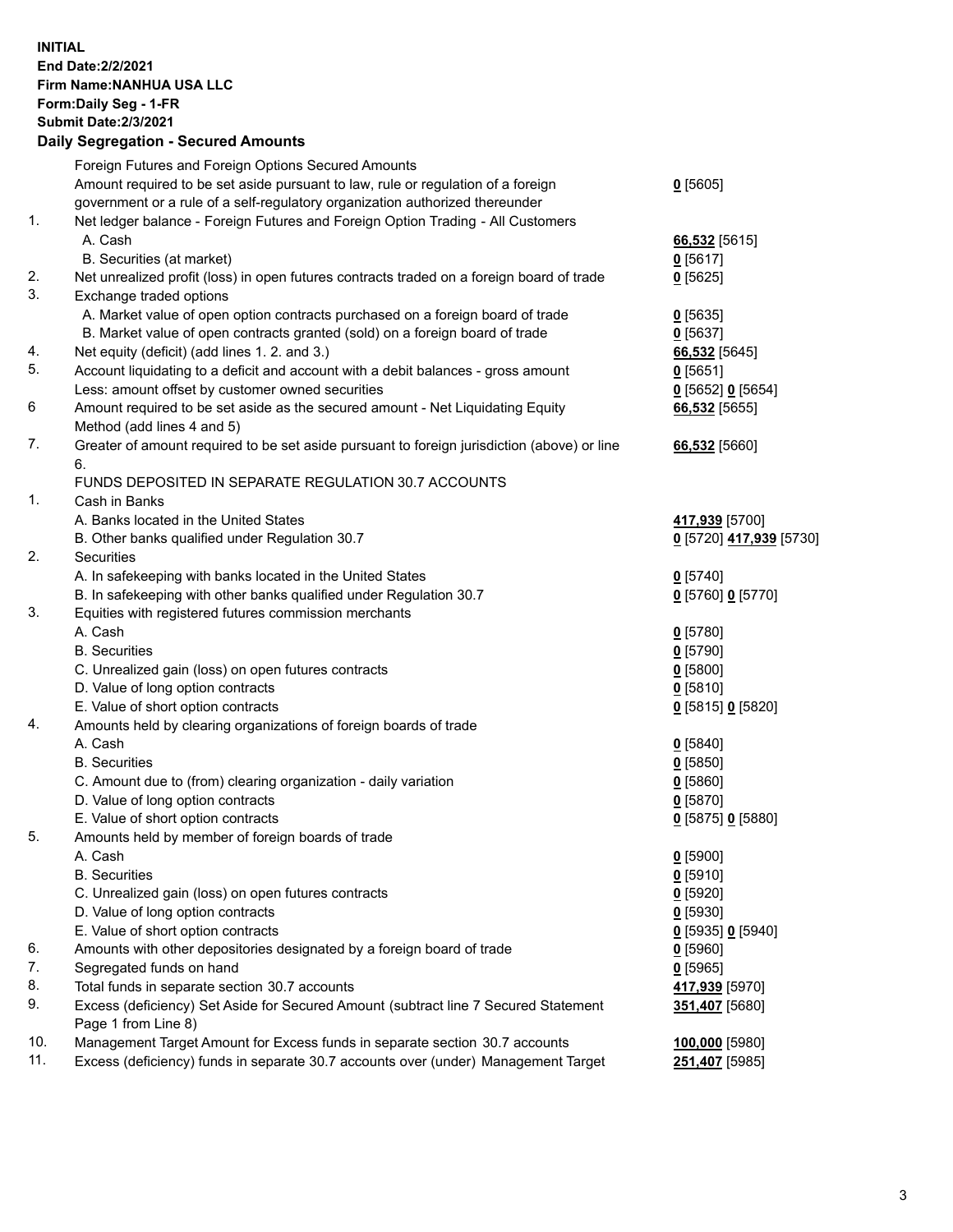| <b>INITIAL</b> | End Date: 2/2/2021                                                                  |                     |  |  |  |
|----------------|-------------------------------------------------------------------------------------|---------------------|--|--|--|
|                | Firm Name: NANHUA USA LLC                                                           |                     |  |  |  |
|                | Form: Daily Seg - 1-FR                                                              |                     |  |  |  |
|                | <b>Submit Date: 2/3/2021</b>                                                        |                     |  |  |  |
|                | Daily Segregation - Segregation Statement                                           |                     |  |  |  |
|                | SEGREGATION REQUIREMENTS (Section 4d(2) of the CEAct)                               |                     |  |  |  |
| 1.             | Net ledger balance                                                                  |                     |  |  |  |
|                | A. Cash                                                                             | 84,416,610 [5000]   |  |  |  |
|                | B. Securities (at market)                                                           | $0$ [5010]          |  |  |  |
| 2.             | Net unrealized profit (loss) in open futures contracts traded on a contract market  | 9,663,546 [5020]    |  |  |  |
| 3.             | Exchange traded options                                                             |                     |  |  |  |
|                | A. Market value of open option contracts purchased on a contract market             | 2,477,138 [5030]    |  |  |  |
|                | B. Market value of open option contracts granted (sold) on a contract market        | $-1,914,345$ [5040] |  |  |  |
| 4.             | Net Equity (deficit) (add lines 1, 2, and 3)                                        | 94,642,949 [5050]   |  |  |  |
| 5.             | Accounts liquidating to a deficit and accounts with                                 |                     |  |  |  |
|                | debit balances - gross amount                                                       | $0$ [5060]          |  |  |  |
|                | Less: amount offset by customer owned securities                                    | 0 [5070] 0 [5080]   |  |  |  |
| 6.             | Amount required to be segregated (add lines 4 and 5)                                | 94,642,949 [5090]   |  |  |  |
|                | FUNDS IN SEGREGATED ACCOUNTS                                                        |                     |  |  |  |
| 7.             | Deposited in segregated funds bank accounts                                         |                     |  |  |  |
|                | A. Cash                                                                             | 26,029,231 [5100]   |  |  |  |
|                | B. Securities representing investment of customers' funds (at market)               | $0$ [5110]          |  |  |  |
|                | C. Securities held for particular customers or option customers in lieu of cash (at | $0$ [5120]          |  |  |  |
|                | market)                                                                             |                     |  |  |  |
| 8.             | Margins on deposit with derivatives clearing organizations of contract markets      |                     |  |  |  |
|                | A. Cash                                                                             | 75,706,188 [5130]   |  |  |  |
|                | B. Securities representing investment of customers' funds (at market)               | 2,999,978 [5140]    |  |  |  |
|                | C. Securities held for particular customers or option customers in lieu of cash (at | $0$ [5150]          |  |  |  |
|                | market)                                                                             |                     |  |  |  |
| 9.             | Net settlement from (to) derivatives clearing organizations of contract markets     | 198,026 [5160]      |  |  |  |
| 10.            | Exchange traded options                                                             |                     |  |  |  |
|                | A. Value of open long option contracts                                              | 2,477,138 [5170]    |  |  |  |
|                | B. Value of open short option contracts                                             | $-1,914,345$ [5180] |  |  |  |
| 11.            | Net equities with other FCMs                                                        |                     |  |  |  |
|                | A. Net liquidating equity                                                           | $0$ [5190]          |  |  |  |
|                | B. Securities representing investment of customers' funds (at market)               | $0$ [5200]          |  |  |  |
|                | C. Securities held for particular customers or option customers in lieu of cash (at | $0$ [5210]          |  |  |  |
|                | market)                                                                             |                     |  |  |  |
| 12.            | Segregated funds on hand                                                            | $0$ [5215]          |  |  |  |
| 13.            | Total amount in segregation (add lines 7 through 12)                                | 105,496,216 [5220]  |  |  |  |
| 14.            | Excess (deficiency) funds in segregation (subtract line 6 from line 13)             | 10,853,267 [5230]   |  |  |  |
| 15.            | Management Target Amount for Excess funds in segregation                            | 3,500,000 [5240]    |  |  |  |
| 16.            | Excess (deficiency) funds in segregation over (under) Management Target Amount      | 7,353,267 [5250]    |  |  |  |
|                | <b>Excess</b>                                                                       |                     |  |  |  |